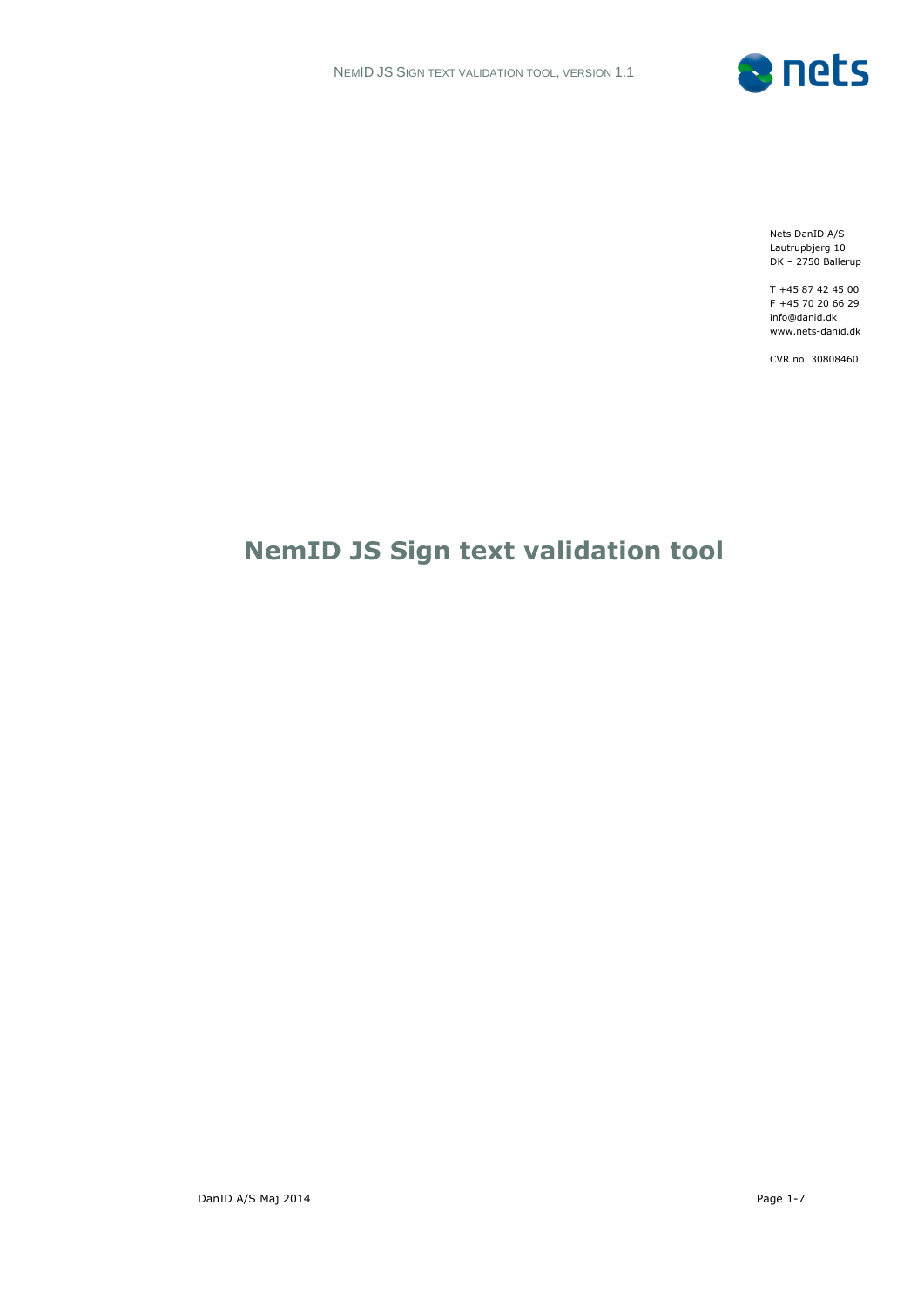

## **Table of Contents**

| 1. The Purpose and Target Group of the Document4 |  |
|--------------------------------------------------|--|
|                                                  |  |
|                                                  |  |
|                                                  |  |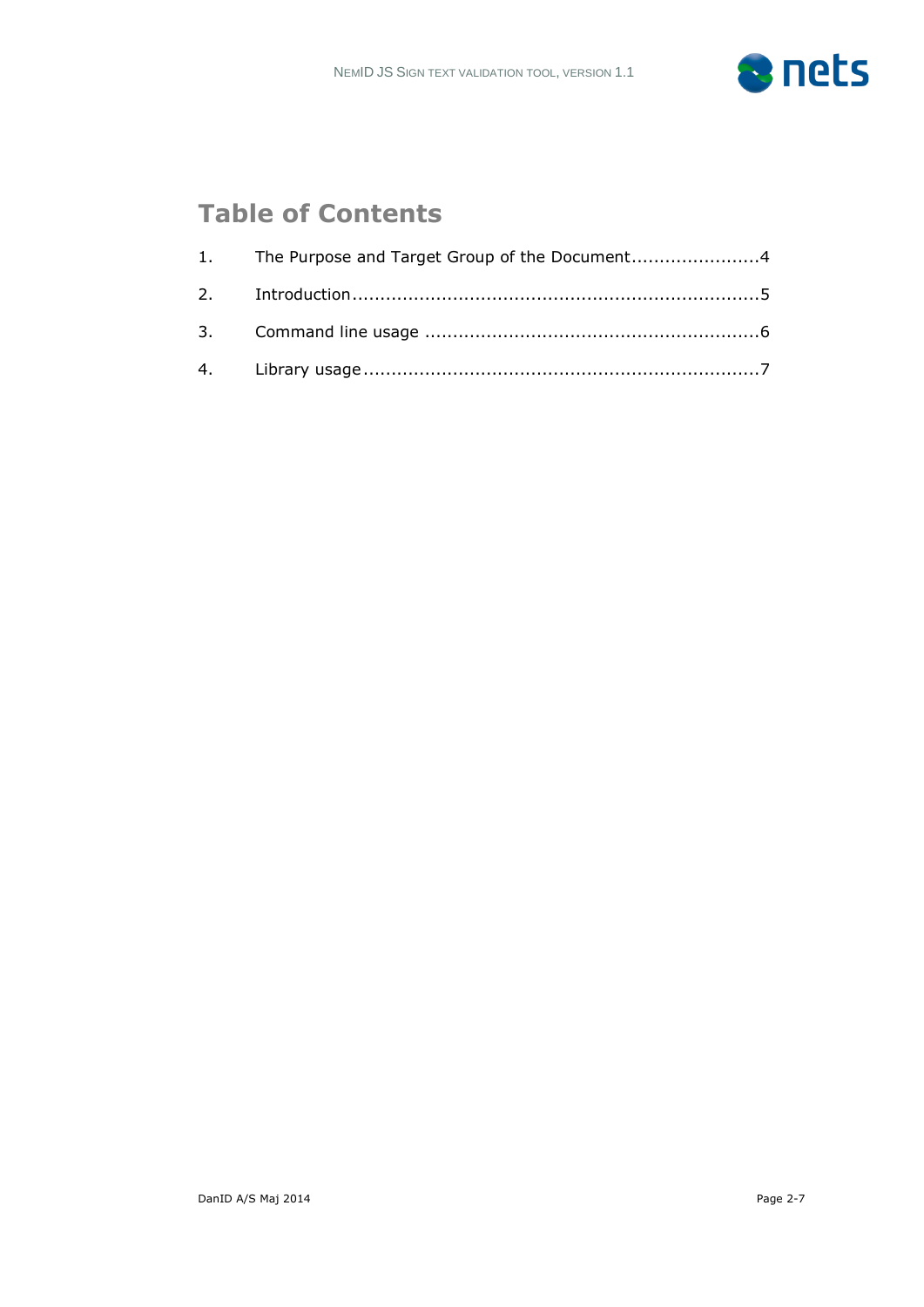

## **History**

| 2014-01-31     | Version 1.0   HASOR |  |
|----------------|---------------------|--|
| $ 2014-05-28 $ | Version 1.1 PHJER   |  |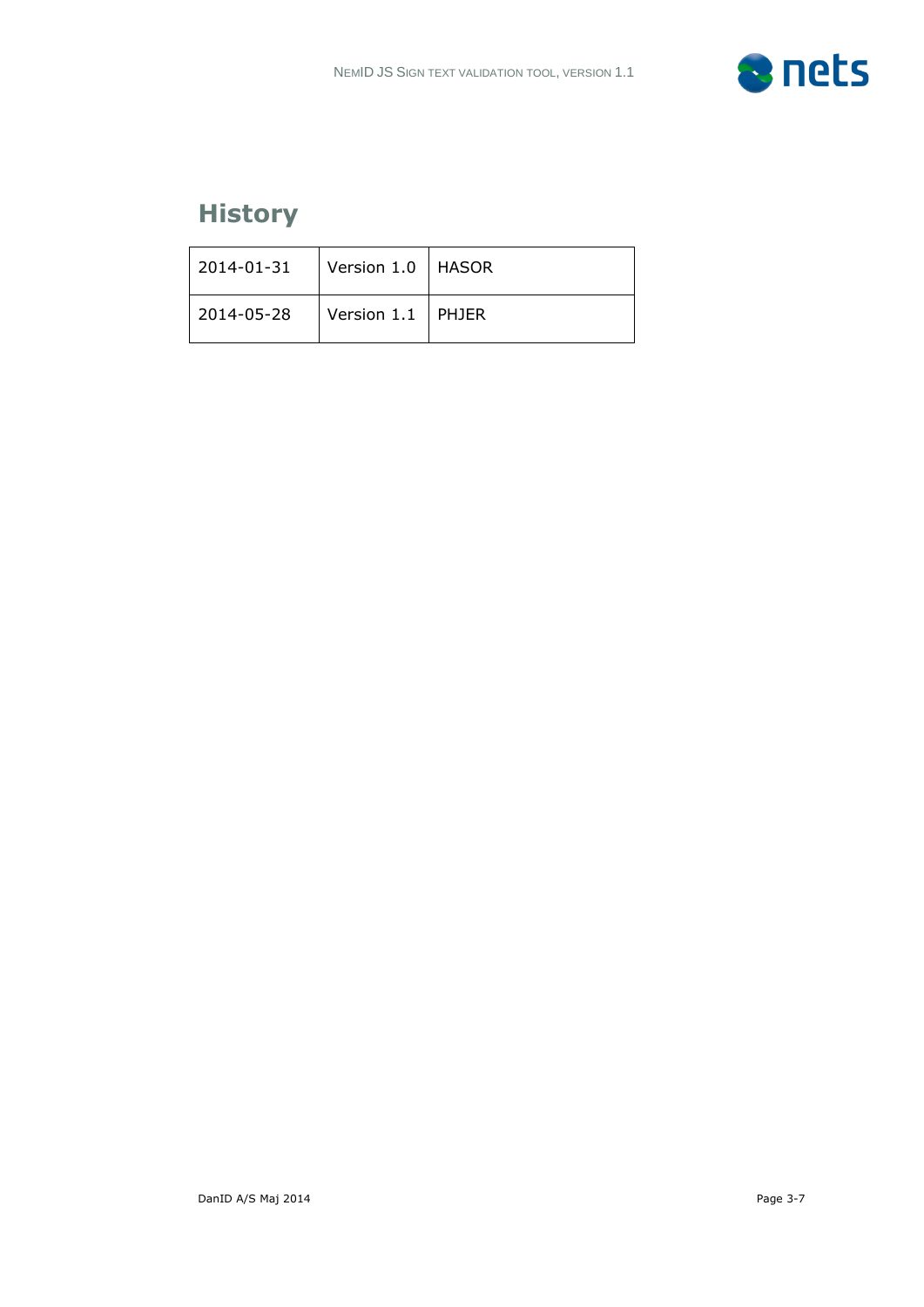

#### **1.The Purpose and Target Group of the Document**

This document is part of the Service Provider Package for NemID.

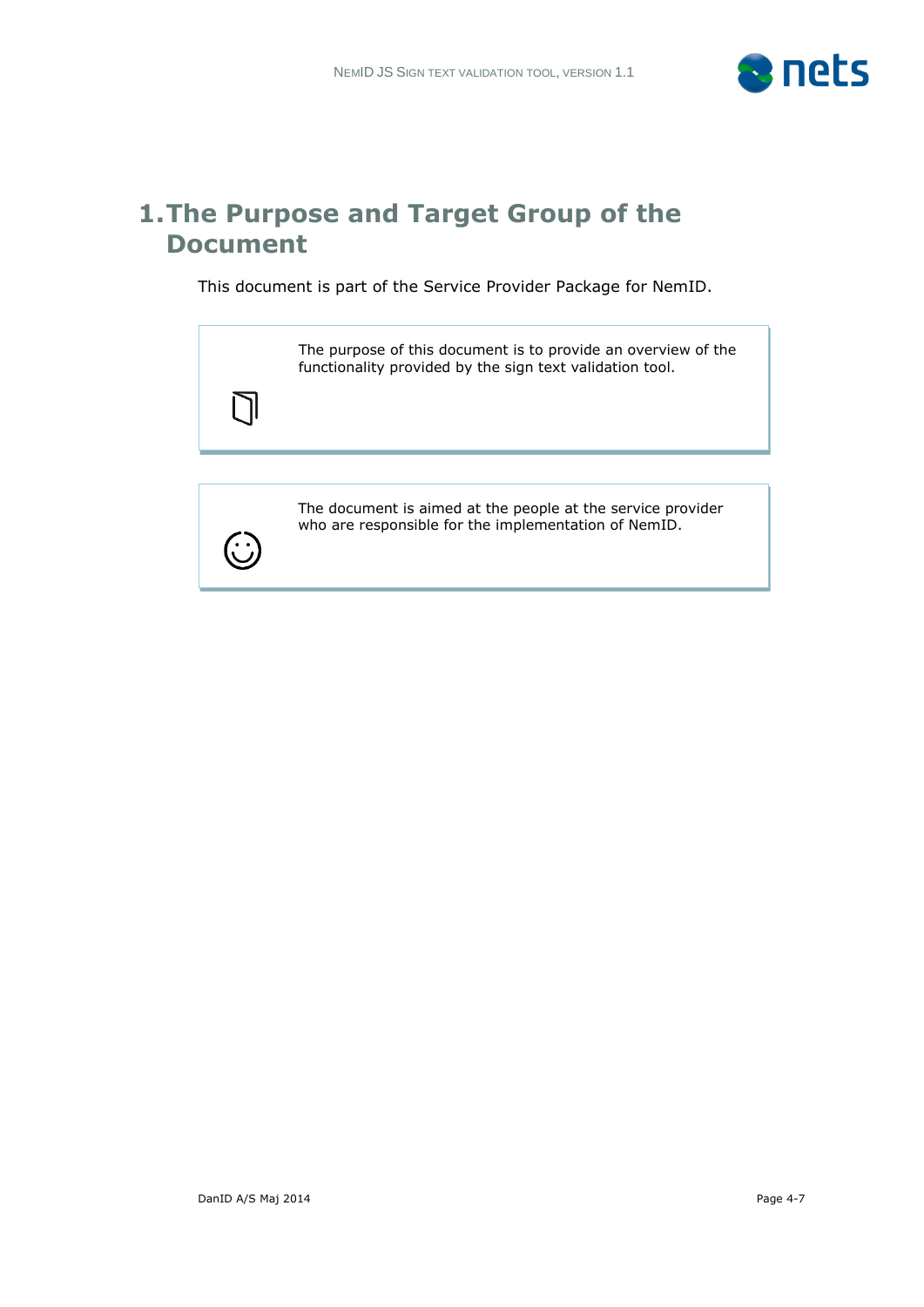

### **2.Introduction**

This document provides an overview of the functionality provided by the sign text validation tool, which is part of the release of the NemID JavaScript client.

The aim of the sign text validation tool is to provide service providers with a way to ensure that HTML or PDF documents adhere to the security requirements of the NemID client. The tool uses the same validation engines that are used by the client, and thus makes it possible to validate documents without launching the client.

The tool can be used in two ways: From the command line or as a library.

Please note that this tool does not provide functionality for seeing how the document will look in the client. The "SignText viewer" is available in the developer tools $^1$  for this purpose.

-

<sup>1</sup> <https://appletk.danid.dk/developers/>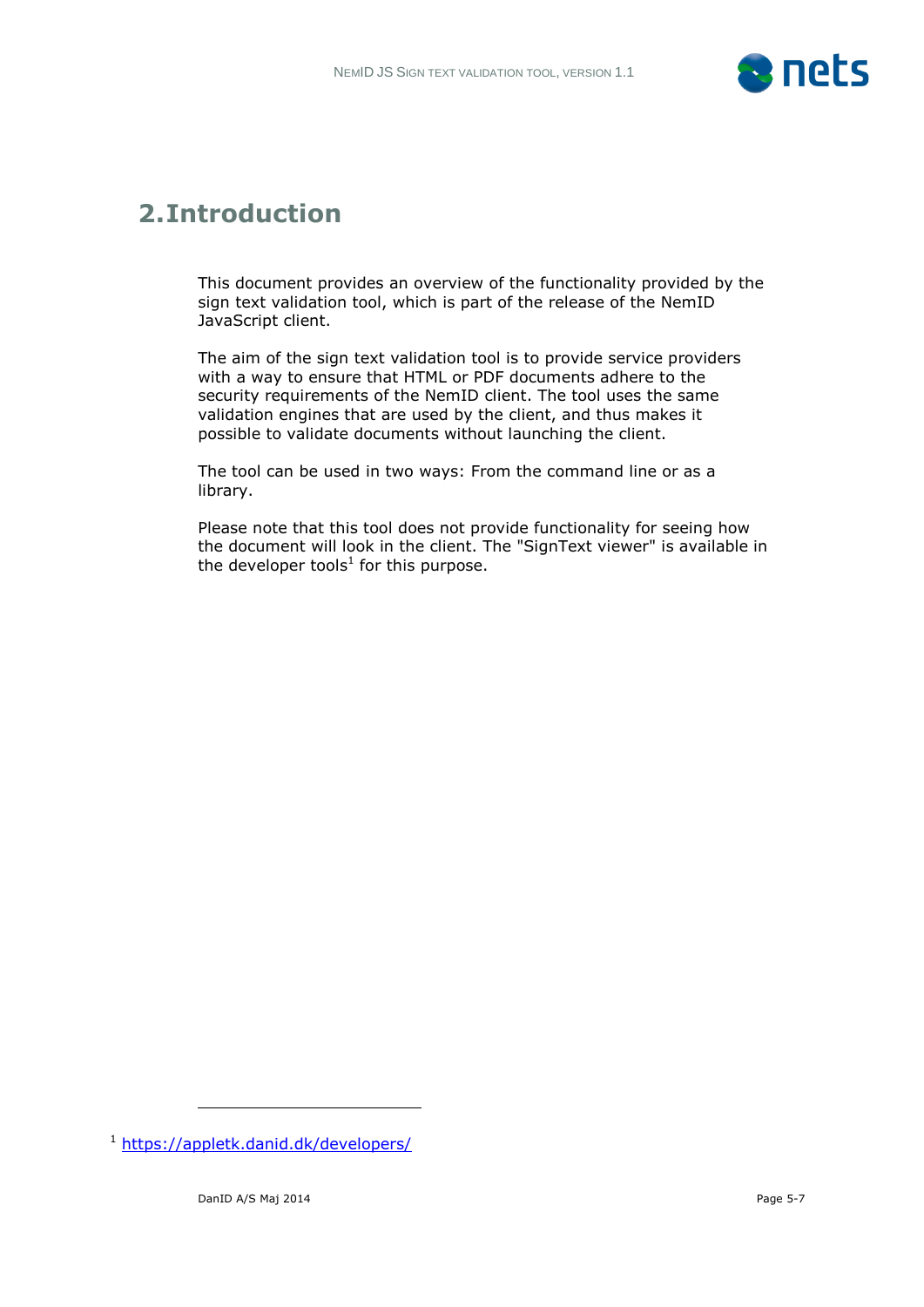

### **3.Command line usage**

The validation tool can be used from the command line like in the following example:

java -jar signvalidator.jar aftale.pdf

The tool will attempt to guess the format of the input-file from its filename. It can also be specified as in the following example :

java -jar signvalidator.jar -HTML input-file

Invoking the tool without parameters will display a short help text. The tool will output either "Validation successful" or "Validation failed" followed by a list of errors.